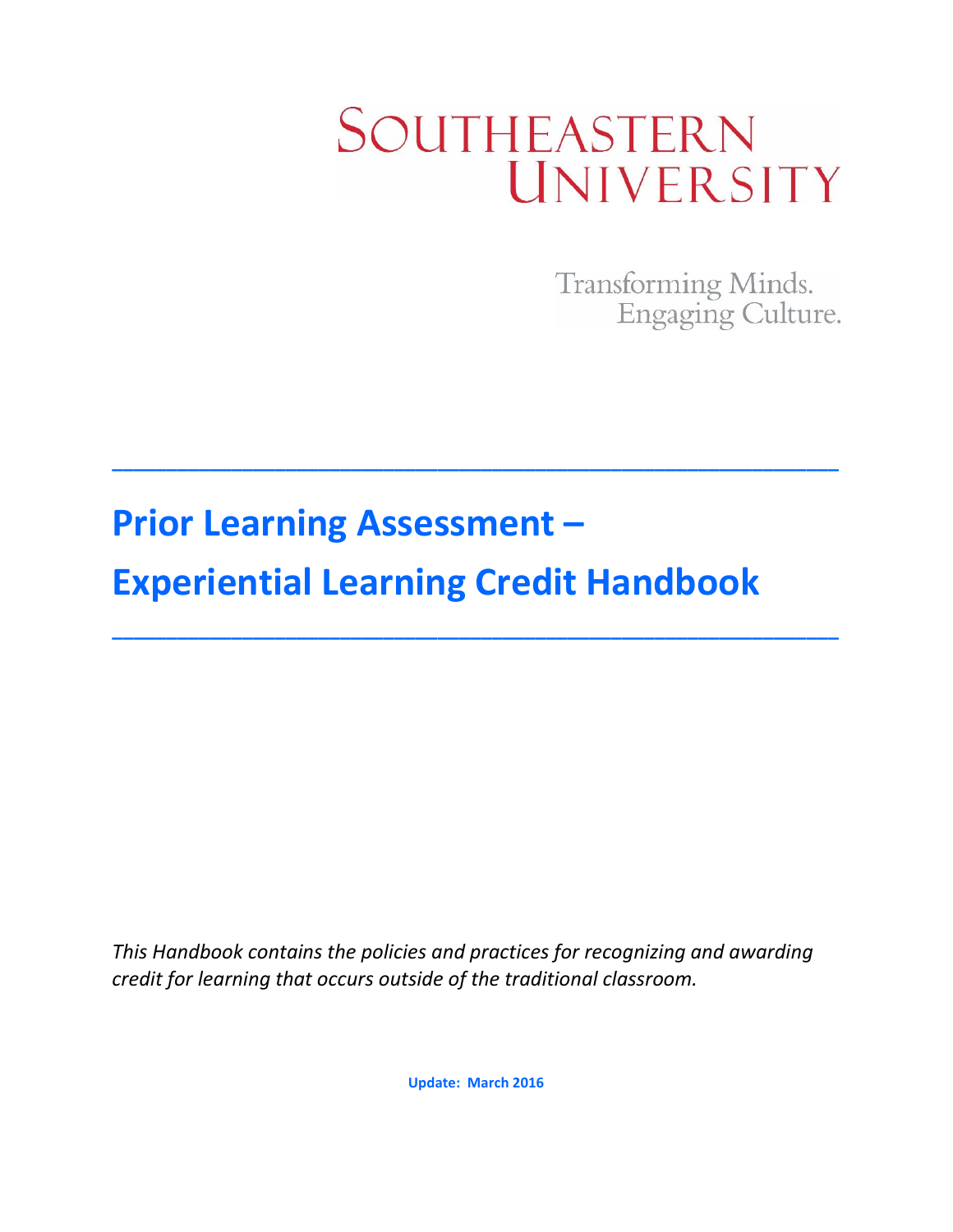# **Prior Learning Assessment Experiential Learning Credit Handbook**

#### **Introduction**

Southeastern recognizes that learning occurs within numerous settings throughout our lives. Some learning is situated in classrooms where teachers systematically lead students through scheduled lessons. Other learning transpires in settings with less formal guidelines. Much learning, however, transpires outside of formal classroom settings. At times, we drive the process by seeking information out of curiosity and wonderment. Often a problem or challenge confronts us and the solution carries higher stakes. Learning rarely limits itself to single events and isolated settings, but builds upon previous lessons in an ever-deepening and broadening accumulation of experience-based wisdom. The faculty of Southeastern take pleasure in working with students to recognize college-level learning that is both verifiable and applicable to their university educational goals. University faculty use several widelyrecognized processes collectively called Prior Learning Assessment (PLA), the results of which are called Experiential Learning Credit (ELC).

Universities usually classify learning that occurs outside of traditional classrooms by its verification or documentation methods. Some internationally-renowned agencies are devoted solely to exploring and verifying learning processes employed by corporations and military training, titled Sponsored Professional Training (SPT). An example of this is the American Council on Education (ACE), whose guides have for many years quantified training received by service members and corporate employees. Other organizations provide standardized exams, such as the College Board's Advanced Placement (AP) and College-Level Examination Program (CLEP) services and the Department of Defense's Defense Activity for Non-Traditional Education Support (DANTES). All of these agencies utilize academically qualified faculty to evaluate the training and establish thresholds that students must reach to receive credit recommendations.

Southeastern's own administration and faculty have established guidelines and processes for other forms of situational learning where nationally-recognized agencies have not performed evaluations. Faculty have created standing Departmental Exams that are available depending on the subject and students' preparation levels. When other documentation and verification procedures are not appropriate or present, faculty may review students' descriptions of accumulated knowledge and competencies on particular subjects through Individualized Learning Assessment Essays.

As one can expect, the University must monitor the awarding of credit for learning that occurs outside of the classroom setting perhaps even more carefully than within classes because its faculty are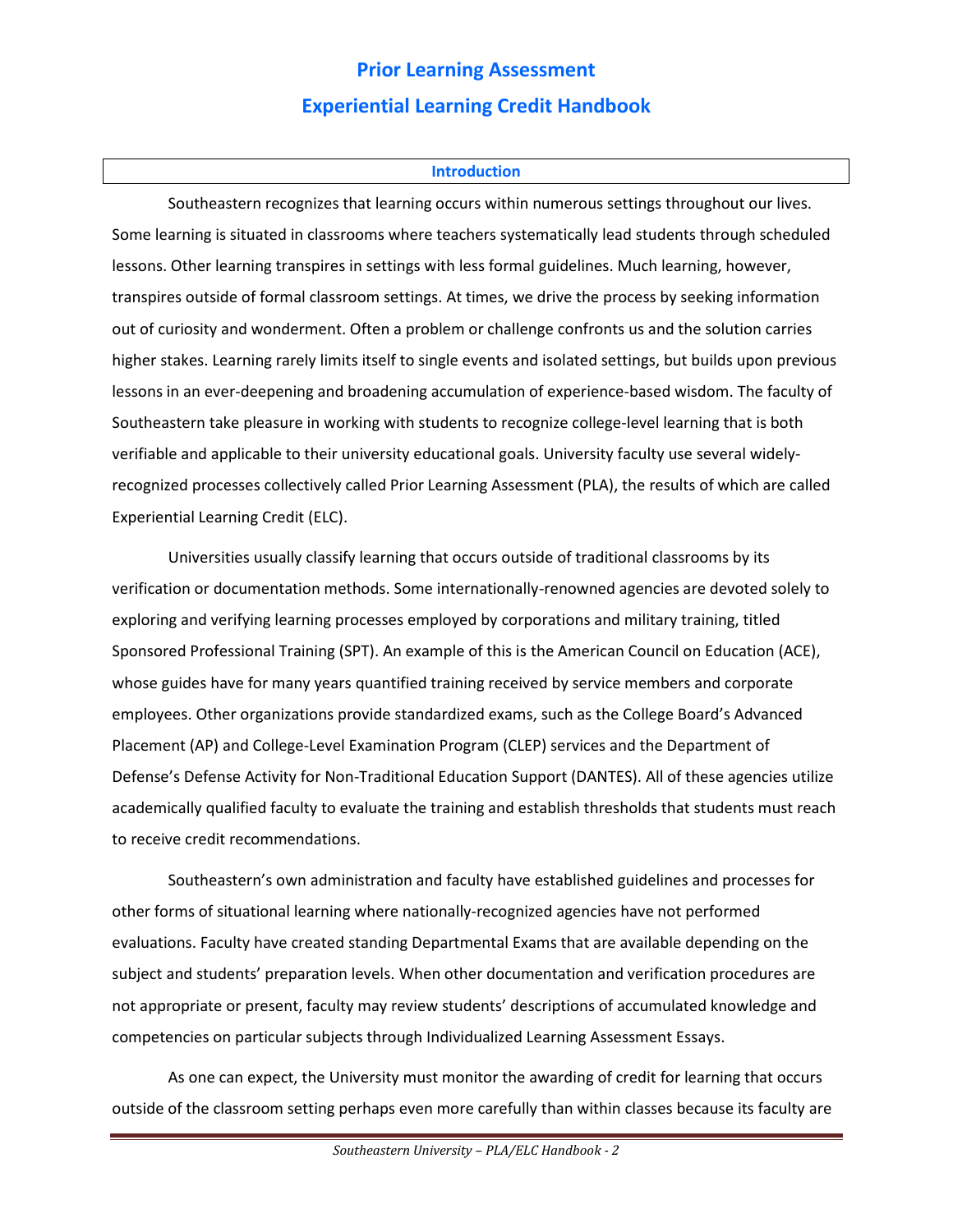not present to directly guide or observe the learning process. In fact, the learning often takes place in a number of locations over many years. This places heavy responsibility upon students who request the credit to describe the learning obtained and competencies acquired, and to provide supporting documentation. However, Southeastern supports awarding experientially-based learning credit and provides this Handbook to guide students, academic advisors, and faculty evaluators through the process.

#### **Operating Principles**

The awarding of credit by universities is the very core of what they do. As such, the policies governing these procedures are carefully crafted and monitored, since a weakness in any part of the process could overshadow the whole institution. Southeastern takes these policies extremely seriously and follows them closely.

#### **Best Practices**

The Council on Adult and Experiential Learning (CAEL) has been recognized for almost 40 years as the leader in setting industry-wide standards, and is referenced by all major accrediting associations. In its most recent publication on the topic, "Assessing Learning: Standards, Principles, & Procedures," the authors renew CAEL's Ten Quality Assurance Principles.

- 1. Credit or its equivalent should be awarded only for learning, and not for experience. Merely having experiences cannot be translated into credit any more than showing up to class and not doing any work is worth a college degree.
- 2. Assessment should be based on standards and criteria for the level of acceptable learning that has been officially approved. Southeastern awards credit based on the guidelines in this Handbook, not based upon arrangements or relationships between students and faculty outside of this manual.
- 3. Assessment should be treated as an integral part of learning, not separate from it, and should be based on an understanding of learning processes. Students are an active participant in the process. Students fully understand why they do or do not receive the credit awards they requested, and actually learn throughout the learning clarification and request process.
- 4. The determination of credit awards and competence levels must be made by appropriate subject matter and academic or credentialing experts. Faculty with appropriate academic credentials make credit recommendations.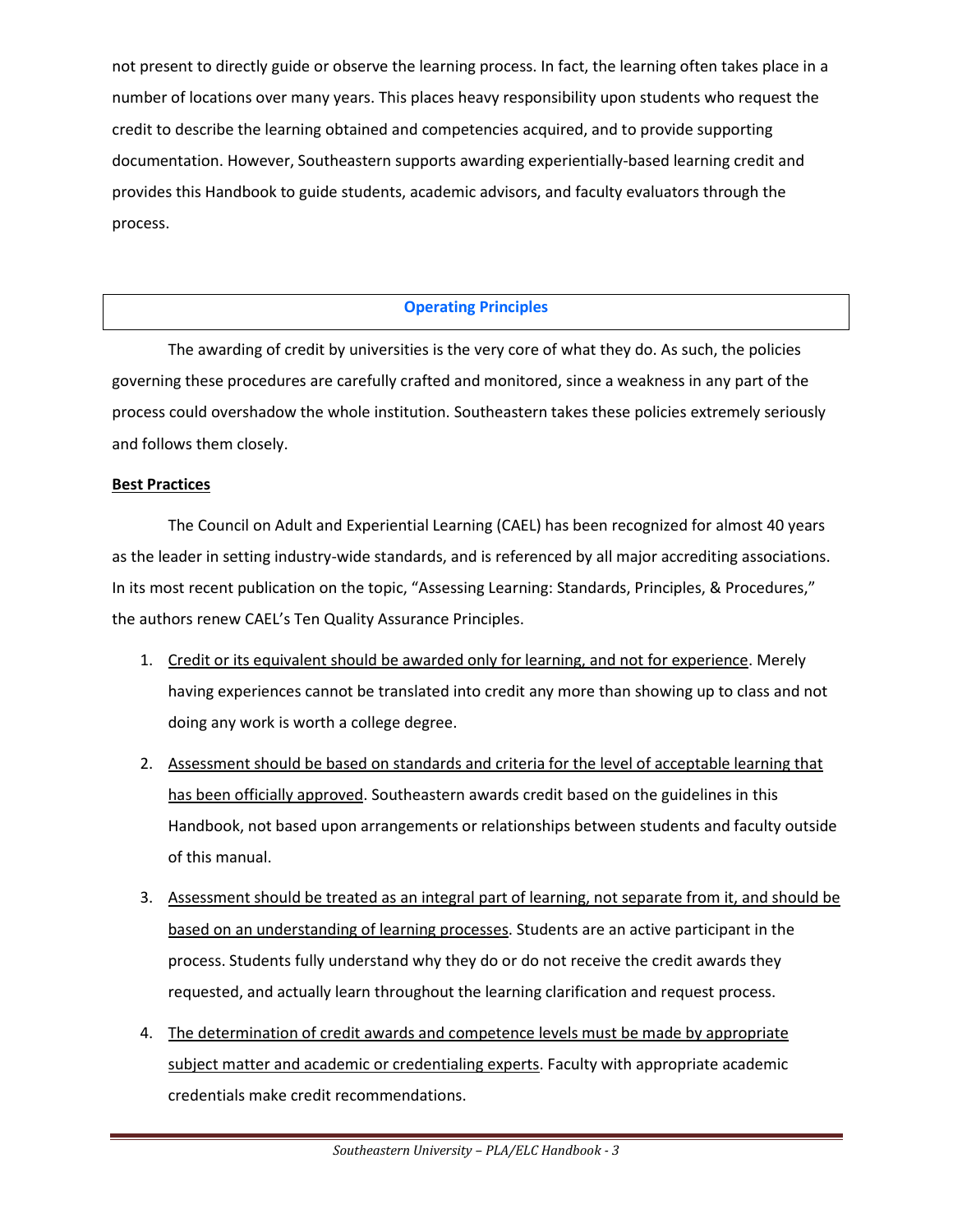- 5. Credit or other credentialing should be appropriate to the context in which it is awarded and accepted. Southeastern awards credit for prior learning that is applicable and usable towards students' degrees or academic programs.
- 6. If awards are for credit, transcript entries should clearly describe what learning is being recognized and should be monitored to avoid giving credit twice for the same learning. Experiential Learning Credit is transcripted as Prior Learning Assessment, showing the appropriate SEU course coding, course title, credit amount, and a grade of "CR" for credit. Credit is not awarded twice for the same learning. ELC credit will not replace previously earned Southeastern credits or passing grades. ELC credit will not raise or lower students' grade point averages.
- 7. Policies, procedures, and criteria applied to assessment should be fully disclosed and prominently available for all parties involved in the assessment process. This is addressed via this Handbook.
- 8. Fees charged for assessment should be based on the services performed in the process and not determined by the amount of credit awarded. Students do not pay for Specialized Professional Training or credits received in transfer from other educational institutions. Students pay a Learning Essay Assessment Fee prior to the awarding of credit based on the amount of credit submitted for assessment, not upon the credits awarded. Learning Essay credits cannot be applied to financial aid awards or used for financial aid purposes.
- 9. All personnel involved in the assessment of learning should pursue and receive adequate training and continued professional development for the functions they perform. Training is required for all faculty assessors and those involved in serving ELC students.
- 10. Assessment programs should be regularly monitored, reviewed, evaluated, and revised as needed to reflect changes in the needs being served, the purposes being met, and the state of the assessment arts. The awarding of all credit falls under the Provost and the academic affairs offices in coordination with the respective academic deans. As such, it is evaluated regularly.

#### **Recognition and Limitations**

There are several aspects of credit by experiential learning that should be understood.

- 1. Credit for prior learning is recorded and recognized differently than classroom-based credits.
	- a. Prior Learning Assessment credit will be marked separately on the SEU transcript.
	- b. ELC carries a grade of Passing, which is defined as equivalent to at least a "C" grade.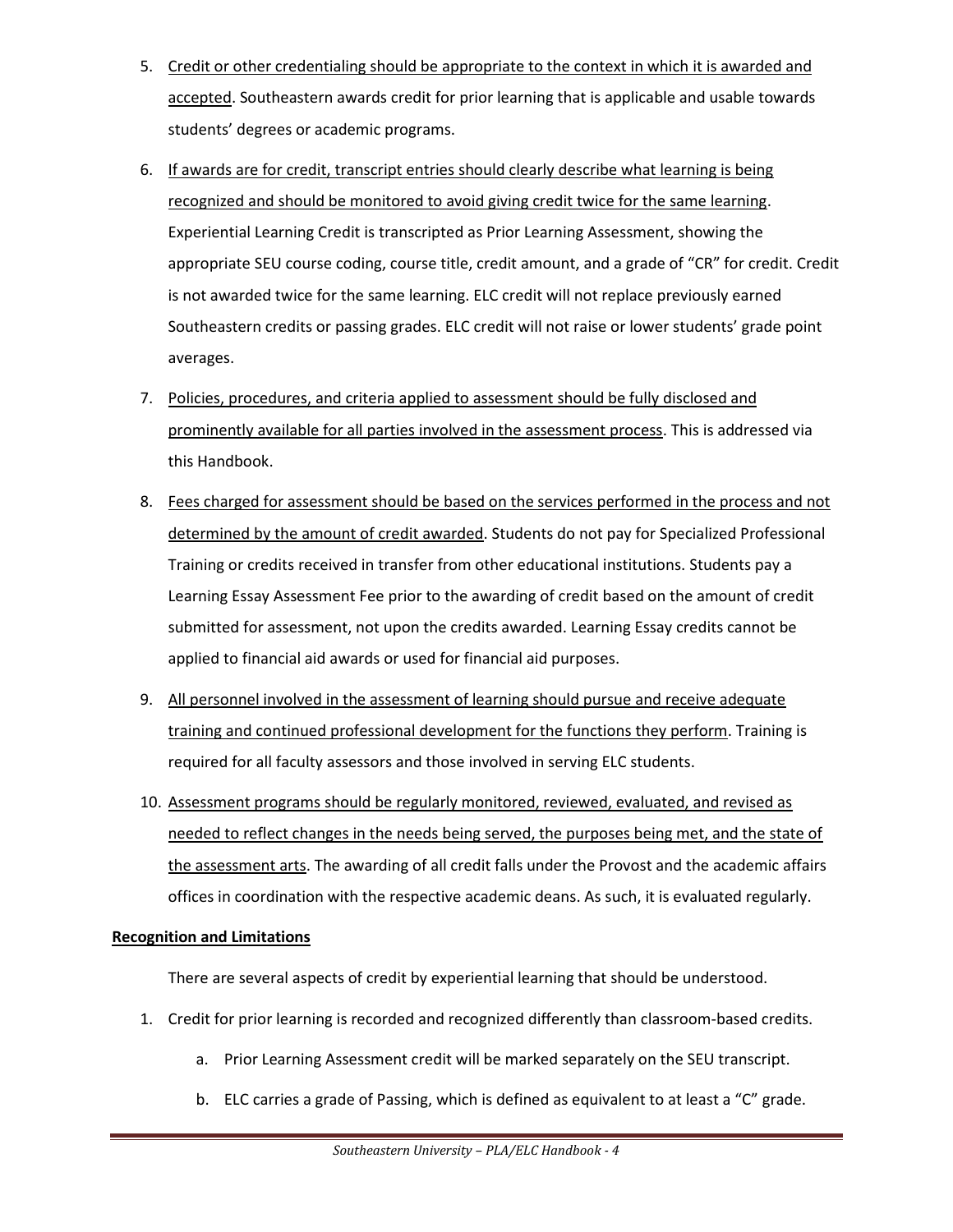- c. ELC is not officially awarded until students have an official Southeastern transcript record (following their initial Add/Drop period).
- d. ELC does not apply towards the residency requirements for graduation. (25% of the degree must be earned through SEU courses.)
- 2. Students are limited to 45 total semester credits by experiential learning. (Note: Virginia students are specifically limited to a maximum of 36 semester credits toward a bachelor degree or 18 semester credits toward an associate degree)
- 3. The policies and practices in this Handbook are applicable to only Southeastern University. Experiential Learning Credit is usually not transferrable to other universities since each institution must establish their own assessment processes. Students planning to transfer to other educational institutions should verify that institution's policies and practices.
- 4. The effectiveness of the experiential learning assessment process depends heavily on the nature of the course under consideration. Some courses possess a large portion of detailed cognitivebased material that is difficult to learn outside of actual college classes. Other courses are more skills-based and may be easier to both master and document in non-classroom settings. Introductory and foundational courses often cover great breadth of material without going into significant depth on individual topics. These courses present a challenge to students seeking ELC who have narrow knowledge on portions of a discipline, but lack overall general knowledge in the complete field. Students may find that they are good candidates for more specific, narrower focused courses while lacking the breadth demanded by more general, broader courses.
- 5. Southeastern desires to recognize college-level learning whenever warranted. Academic Advisors seek to the best of their abilities to communicate clearly to inquiring students the process to follow and approximate times involved. However, until the assessment process is complete, no promises can or will be given regarding the amount of credit that will be awarded.
- 6. Appeals of credit awards can be made following the regular appeal process, which begins with communication with the faculty assessor, the college dean, the registrar, and finally the Provost. The decision of the Provost is final in regards to credit awards.
- 7. Learning Essays require faculty to individually assess the depth and breadth of learning acquired by students, and thus students pay \$75 per credit submitted for evaluation, regardless of how much credit is awarded.
- 8. A maximum of 45 semester hours of credit may be earned through any combination of AP, CLEP, IB, Military or other such examinations or ELC credits that are deemed acceptable by the Office of the Registrar.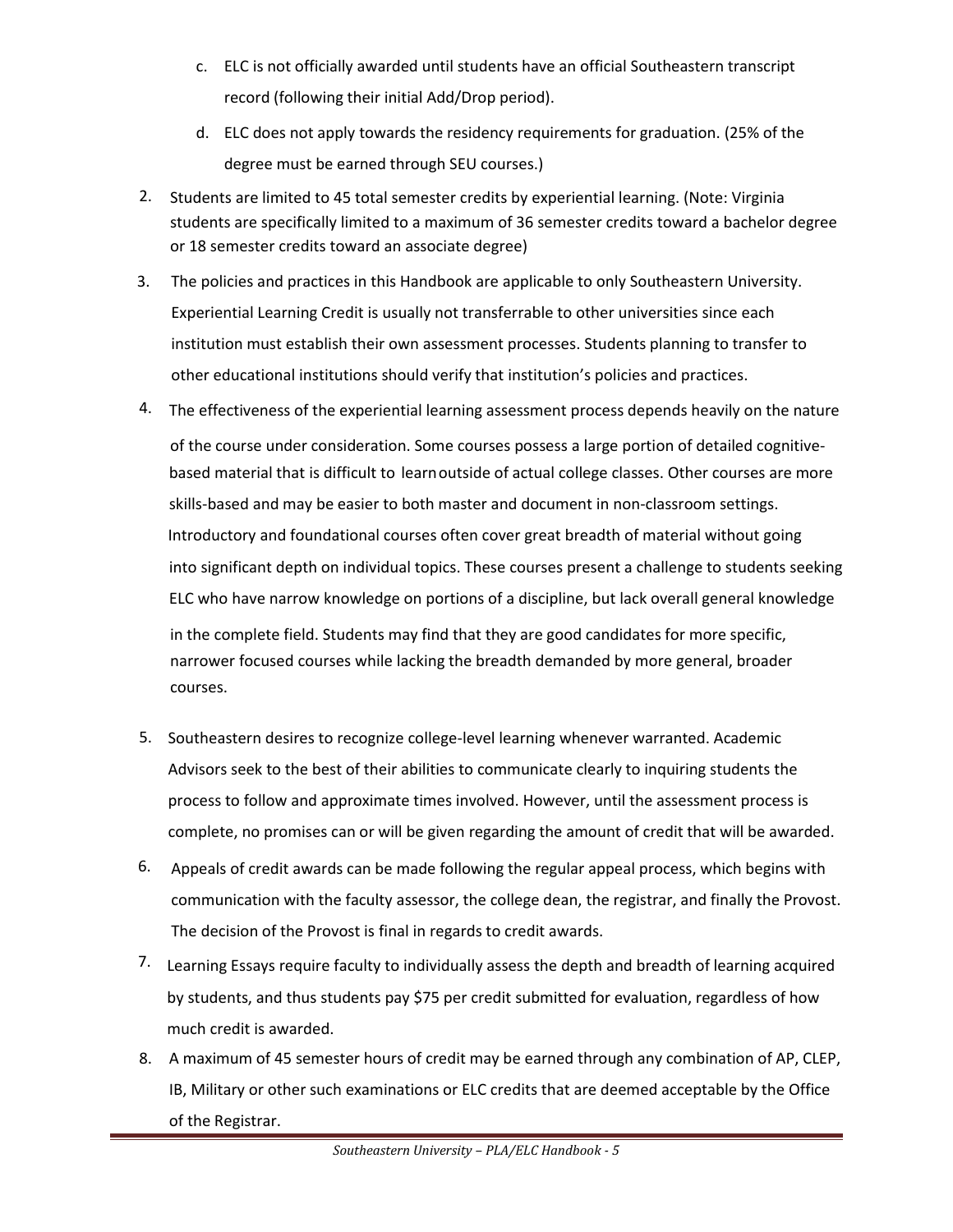9. What is college-level learning? A quick review of definitions and pertinent literature states that it is critical to determine for the awarding of credit, but does not give a measurable criteria so students know when they have crossed from "non-college level learning" to "college-level learning." However, the following guidelines should prove helpful to students as they measure and present their own prior learning.

College-level learning involves:

- a. The level of learning normally found in college. Thus, finding credit courses on the topic you studied or in your field of training at regionally-accredited colleges is a positive indicator. Colleges and universities usually list appropriate courses for college-level learning under Course Descriptions in their academic catalogs.
- b. Broad application and transferability. College-level learning has broad application outside its immediate context. What are NOT college-level would be skills and knowledge of such a narrow focus that they did not train you to conduct related operations outside the given arena. Example: house painting. Although painting a house is important and requires high skills, those precise skills have little applicability outside merely painting another house. House painting, in itself, is not a college-level skill. However, there are many skills, theory, negotiations, business practices, time management competencies, and other dynamics that might be initially learned through one event and advanced through multiple applications of paint on numerous edifices. The credit, however, would not be granted for house painting.
- c. Have a knowledge base. College-level learning must have a body of knowledge upon which the discipline is based and developed. A list of "What is Right and Wrong" within the discipline should be able to be defined and be defensible to those outside the discipline. Example: A good demonstration of this occurs the first few weeks of most college courses where faculty introduce terms, expressions, and principles associated with the subject. This knowledge base is critical and must be mastered in order to understand the discipline and become competent in the field. Students must demonstrate that they have acquired this knowledge base and are competent in the field equivalent to those who have completed the actual course.
- d. Have a balance between theory and practice. Students must understand why they are proficient, and that involves understanding the theory underlying the discipline. Example: Individuals who are good at public speaking but have never investigated why they are successful and influential communicators, may still be good public speakers but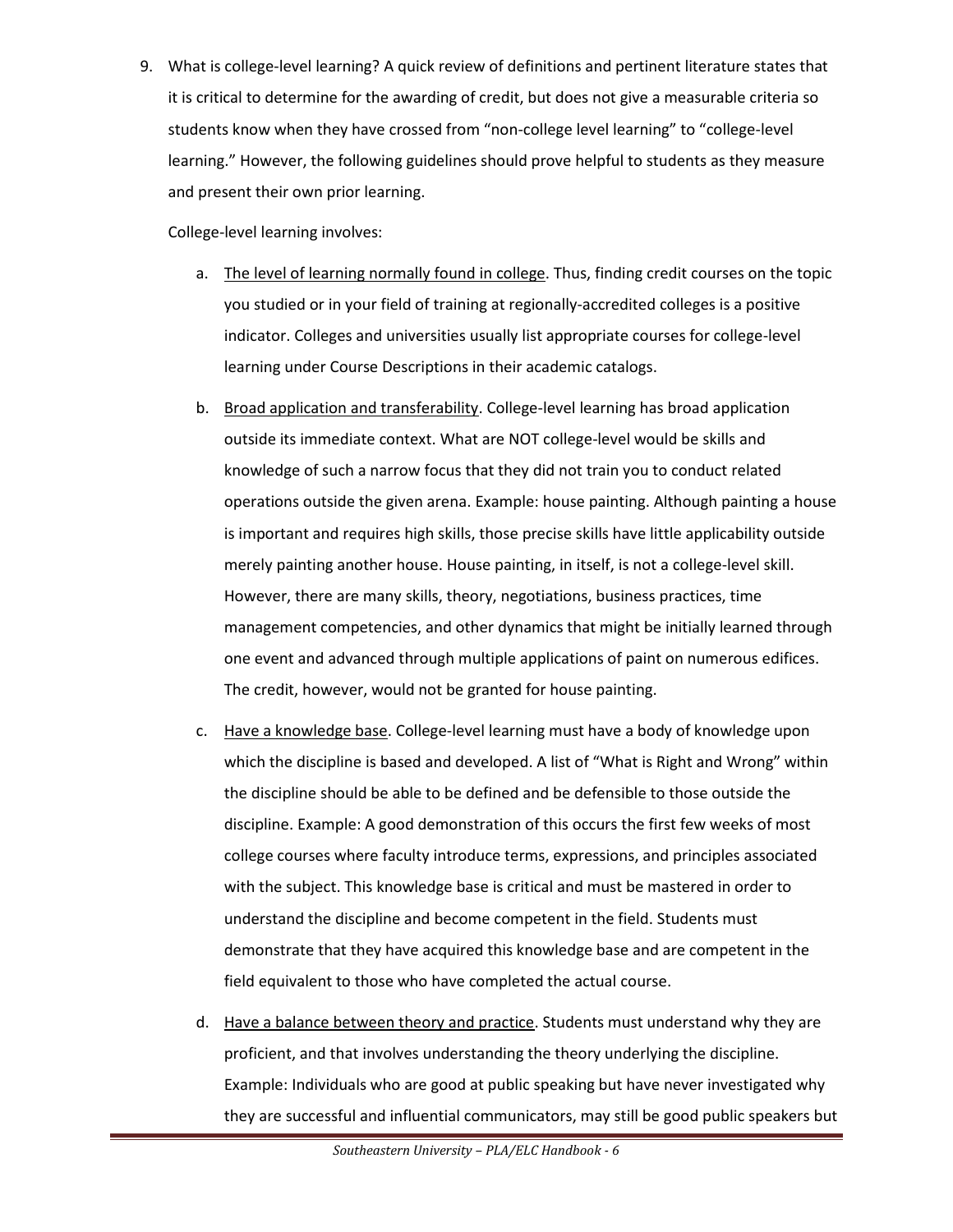cannot receive credit for public speaking because they have not connected communication theory to its practice.

e. Be current. Some fields develop and change quickly, constantly redefining itself within society. Since the university awards credit in today's environment, the knowledge and skills must be applicable in today's settings. Example: individuals who were proficient years ago in computer programming, but have not maintained their skills for today's software and hardware, could not receive credit recognition. Credit cannot be awarded for learning that is no longer applicable.

#### **Types of Experiential Learning Credit**

Credit that is awarded based on learning that occurred outside the traditional, accredited college classroom can be divided into two primary categories, and several sub-categories, as outlined below.

#### **Evaluation External to Southeastern**

- Standardized Exams
	- Advanced Placement (AP)
	- College Level Examination Program (CLEP)
	- Defense Activity for Non-Traditional Education Support (DANTES)
	- International Baccalaureate (IB)
- American Council on Education (ACE)
	- Military Recommendations
	- Nonmilitary Organization Recommendations
	- Service (NCCRS) - National College Credit Recommendation
- Articulation Agreements \*

#### **Evaluation Internal to Southeastern**

- Articulation Agreements \*
- Departmental Exams (DE)
- Specialized Professional Training (SPT)
- Learning Essays (LE)

\* Involves both external and internal processes

#### **Evaluation External to Southeastern**

#### **Standardized Exams**

Standardized exams are offered by testing agencies to large groups of individuals whose scores are compared together (standardized) and reported in a format comparable to each other. The tests themselves are constructed or certified by faculty qualified in the particular discipline. The following tests are accepted as indicated by the University.

 Advanced Placement (AP). Southeastern University awards college credit to students who participated in the Advanced Placement program in high school. Most courses receive college credit based on credit recommendations of the College Board for their Advance Placement (AP) exams, for exam scores of at a "3." Details can be found at *[www.collegeboard.com](http://www.collegeboard.com/)*. No grade or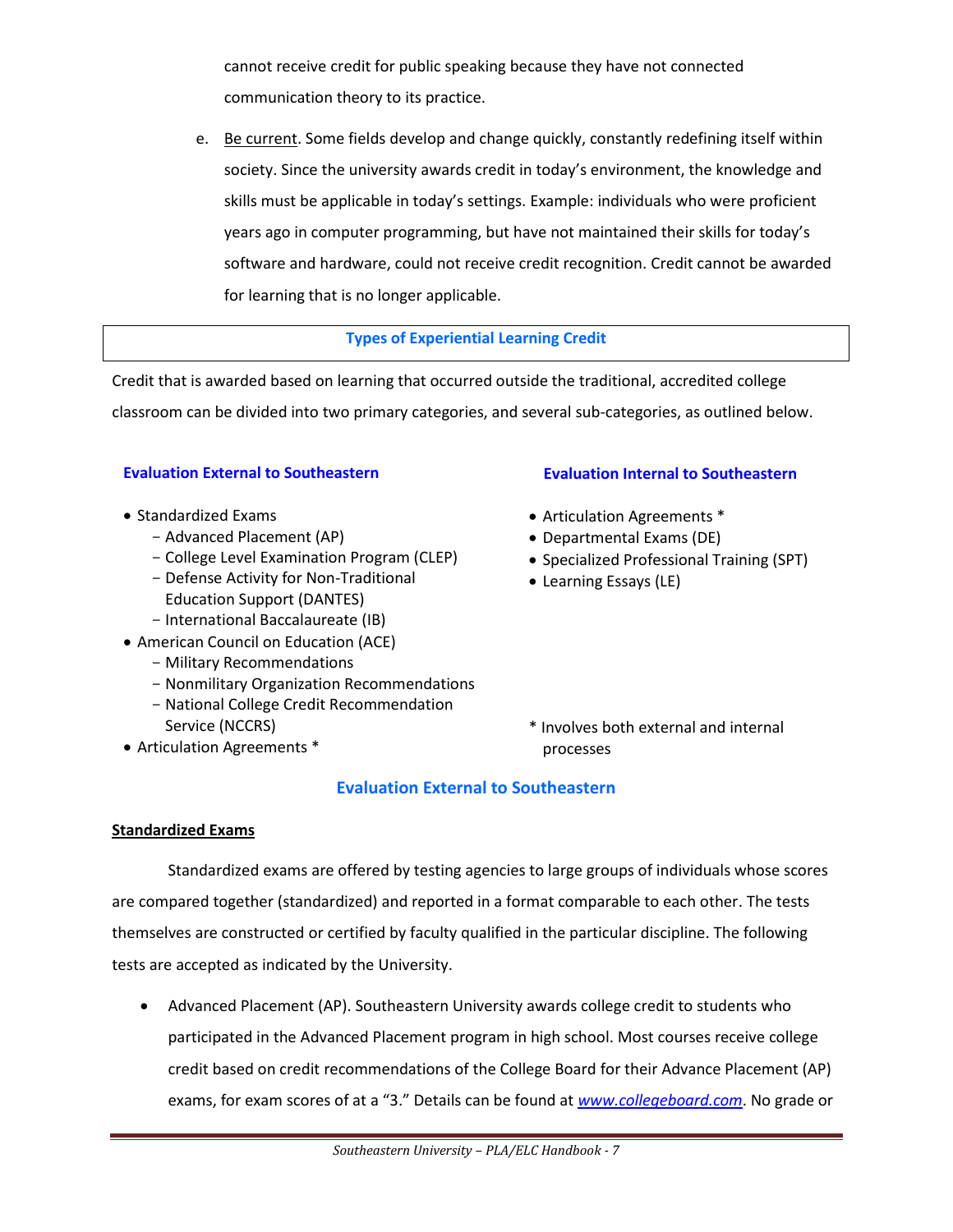quality points are assigned for awarded credit. Applicants must submit original AP scores to the Office of the Registrar for evaluation.

<http://apcentral.collegeboard.com/apc/public/courses/index.html>

- College-Level Examination Program (CLEP). Southeastern accepts the credit recommendation of the College Board for their College-Level Examination Program. <http://clep.collegeboard.org/>
- Defense Activity for Non-Traditional Education Support (DANTES). Southeastern accepts the credit recommendation of the Department of Defense for their Defense Activity for Non-Traditional Education Support. [http://www.dantes.doded.mil/DANTES\\_Homepage.html](http://www.dantes.doded.mil/DANTES_Homepage.html)
- International Baccalaureate (IB). Southeastern recognizes the International Baccalaureate Diploma. Students who have earned a score of four or better in the higher level and standard level examinations may qualify for credit for subjects taken. Without the earned diploma, a score of five is required and credit is only given for higher level examinations. No grade or quality points are assigned for awarded credit.<http://www.ibo.org/general/who.cfm>
- National College Credit Recommendation Service (NCCRS; formerly National PONSI). Southeastern accepts the recommendations of the Board of Regents for the University of the State of New York's National College Credit Recommendation Service. http://www.nationalccrs.org/students/information for course participants.html

#### **American Council on Education – Military Service Evaluation (ACE)**

The American Council on Education (ACE) provides a collaborative link between the U. S. Department of Defense and higher education through the review of military training and experiences for the awarding of equivalent college credits for members of the Armed Forces. Southeastern accepts the recommendation of the American Council on Education for their military credit recommendations. The University accepts the ACE-endorsed AARTS and SMART transcripts as an accurate record of ACE credit recommendations.

Veterans who have successfully completed courses in the military service training program may submit a record of the courses to the Registrar for review. The amount of credit granted will not exceed that recommended by the American Council on Education in the "*Guide to the Evaluation of Educational Experiences in the Armed Forces."* No credit is awarded for technical or vocational training that is not considered college-level. No grade or quality points are assigned for awarded credit. A grade of "CR" is recorded. Students must submit a transcript available from the military. AARTS Transcripts are for Army and Army National Guard personnel and reservists. Request transcripts from [http://aarts.army.mil/.](http://aarts.army.mil/)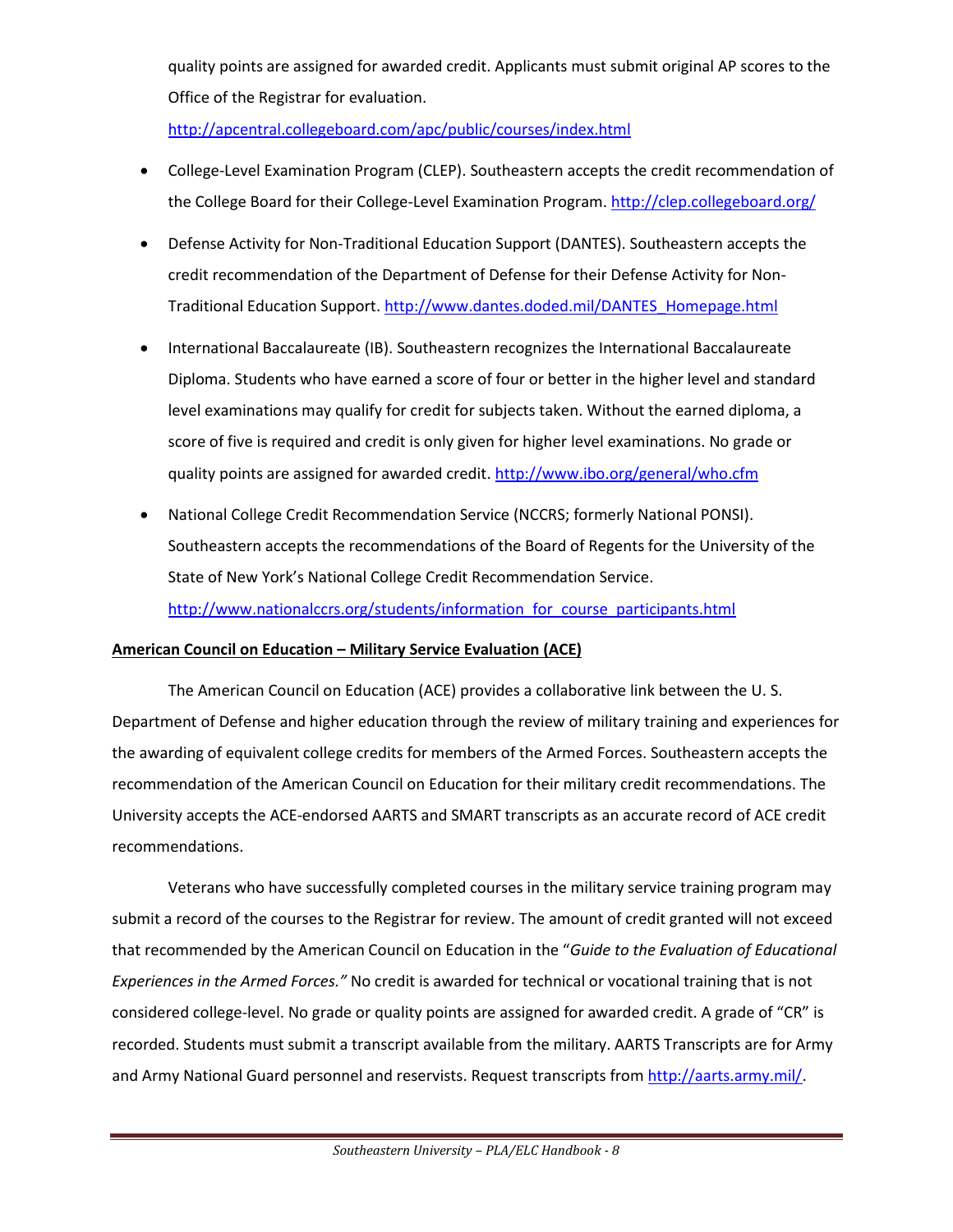## SMART transcripts are for Navy and Marine Corp personnel. Request transcripts from [https://www.navycollege.navy.mil/transcript.html.](https://www.navycollege.navy.mil/transcript.html)

The American Council on Education also provides credit recommendations for participating organizations, including corporations, professional and volunteer associations, schools, training suppliers, labor unions, and government agencies. The University accepts the ACE recommendations on a case-by-case basis depending on the credit's applicability to students' degree programs. Students should work closely with their academic advisor, department chair, and college dean for specific experiences and courses[. http://www.acenet.edu/AM/Template.cfm?Section=CCRS](http://www.acenet.edu/AM/Template.cfm?Section=CCRS)

On an ongoing basis, Southeastern faculty work closely with major employers to evaluate the nature and level of their training programs and their equivalency to credit courses. Students should work closely with their academic advisor, department chair, and college dean for training that has been evaluated.

#### **Articulation Agreements**

Southeastern University has established several articulation agreements with other educational institutions that meet the standards established by its accrediting associations. The University does not have a standard agreement since all institutions have unique characteristics and change over time. However, the accrediting association is very clear that students' learning experiences must be equivalent regardless of where or how the credits were earned. Thus, course content, instructor qualifications, grade determination, and even recordkeeping all contribute to the university's ability to form relationships. A list of current articulation agreements is maintained by the Registrar.

#### **Evaluation Internal to Southeastern**

**Articulation Agreements** – as explained above, Articulation Agreements utilize both external and internal processes.

#### **Departmental Exams**

Credit by Assessment through Departmental Exams is a means to gain credit for courses offered at Southeastern University by demonstrating knowledge of the course content. Students enrolled at Southeastern University who wish to attempt credit by examination or other appropriate assessments, or to challenge a course in which they are enrolled, may submit a request to the Department Chair or Dean of the College that offers the course for the opportunity to demonstrate competency in the usual material covered in the course. The Department Chair and/or Dean of the college will determine if a test is appropriate. The testing instrument will become part of the student's academic record.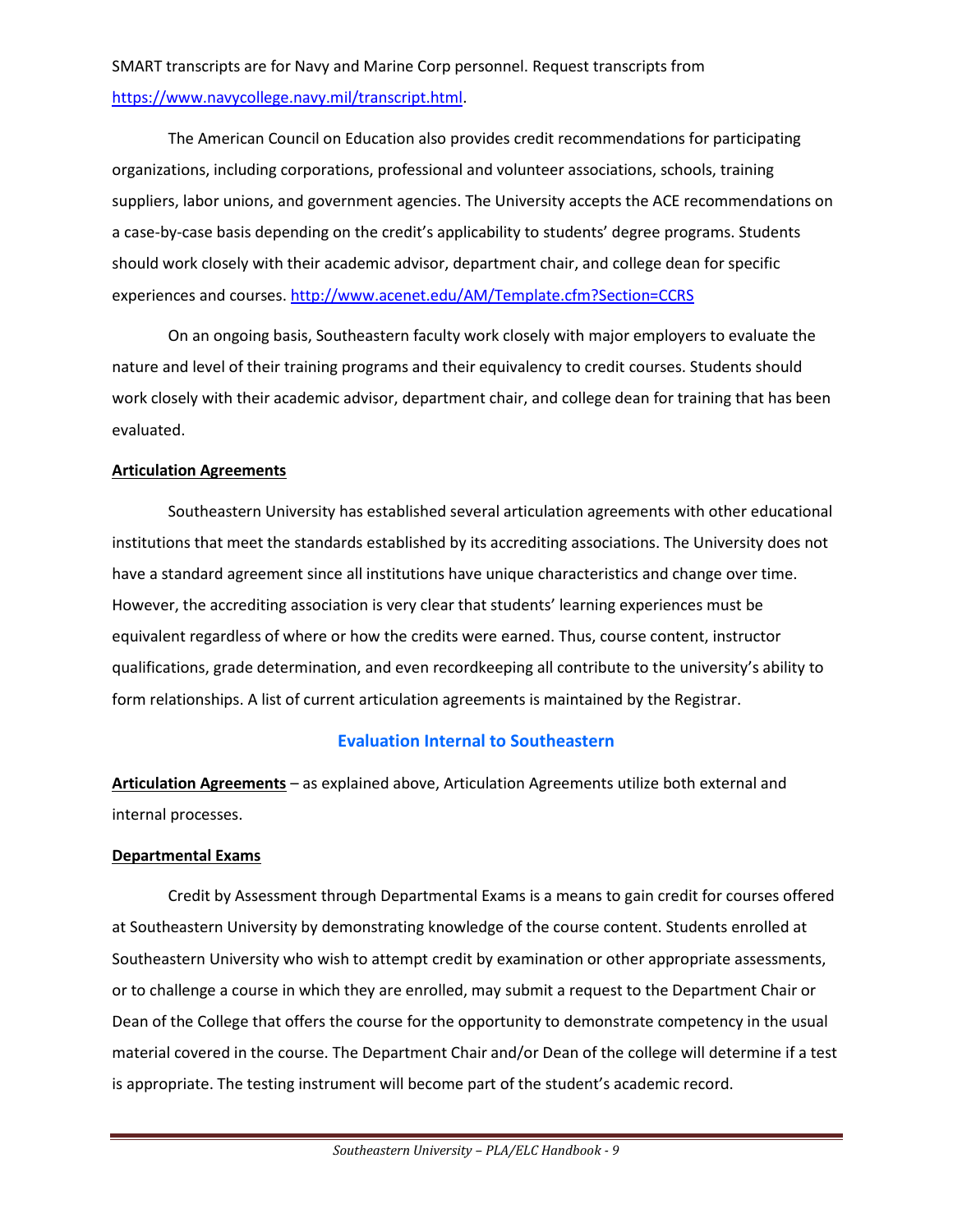If the Departmental Exam request is approved, the student arranges the testing date with the department, college, or Registrar's Office, depending on the established examination process for that test. Testing dates usually occur one or two times a semester. The Departmental Exam Fee must be paid prior to test administration, and the payment receipt and student identification must be presented at the time of the exam. The equivalent minimum grade of "C" is required on the exam, and if obtained, a grade of "CR" will be recorded on the student's academic record for the subject tested.

#### **Specialized Professional Training (SPT)**

Specialized Professional Training recognizes that students are often in non-collegiate professional educational settings that contain college-level training and instruction that is applicable and transferrable to other settings. Usually there is a certificate, record, or transcript maintained to document the length of the experience, but not necessarily the content learned. Although no standard definition of time in relationship to credit can be provided, it is expected that the time should at least approximate the time required in a college class. Unless the training has been evaluated by the American Council on Education or similar organization, the responsibility is given to the student to provide the requisite documentation and information listed below. In some situations, individual departments or colleges have investigated the training programs of particular businesses and have established SPT equivalencies. Students should work closely with their academic advisor, department chair, and college dean for training that has been evaluated. Students should realize that not all training can be documented as meeting the Good Practices requirements, listed above.

- 1. Evidence of successful training completion, such as transcript, certificate, employee training record, signed letter on corporate letterhead with appropriate contact information
- 2. Course or training information, including length of contact hours, syllabus, course description, training agenda, training manual, instructor or supervisor contact information.
- 3. Written explanation as to what college-level material or competencies were acquired, how the learning already has been applied in their professional or personal lives, and how the learning may possibly be used in future situations.

#### **Learning Essay – Individualized Learning Assessment**

At times, the previous learning accumulated by students does not match the certification processes, described above. For some learning there may not be a standardized exam covering the topic, it was not delivered through the military or an ACE approved outlet, or the knowledge or skill is not easily tested through a departmental exam, or the learning was acquired over a period of time in several settings. In these situations, students must explain and document their experiences, and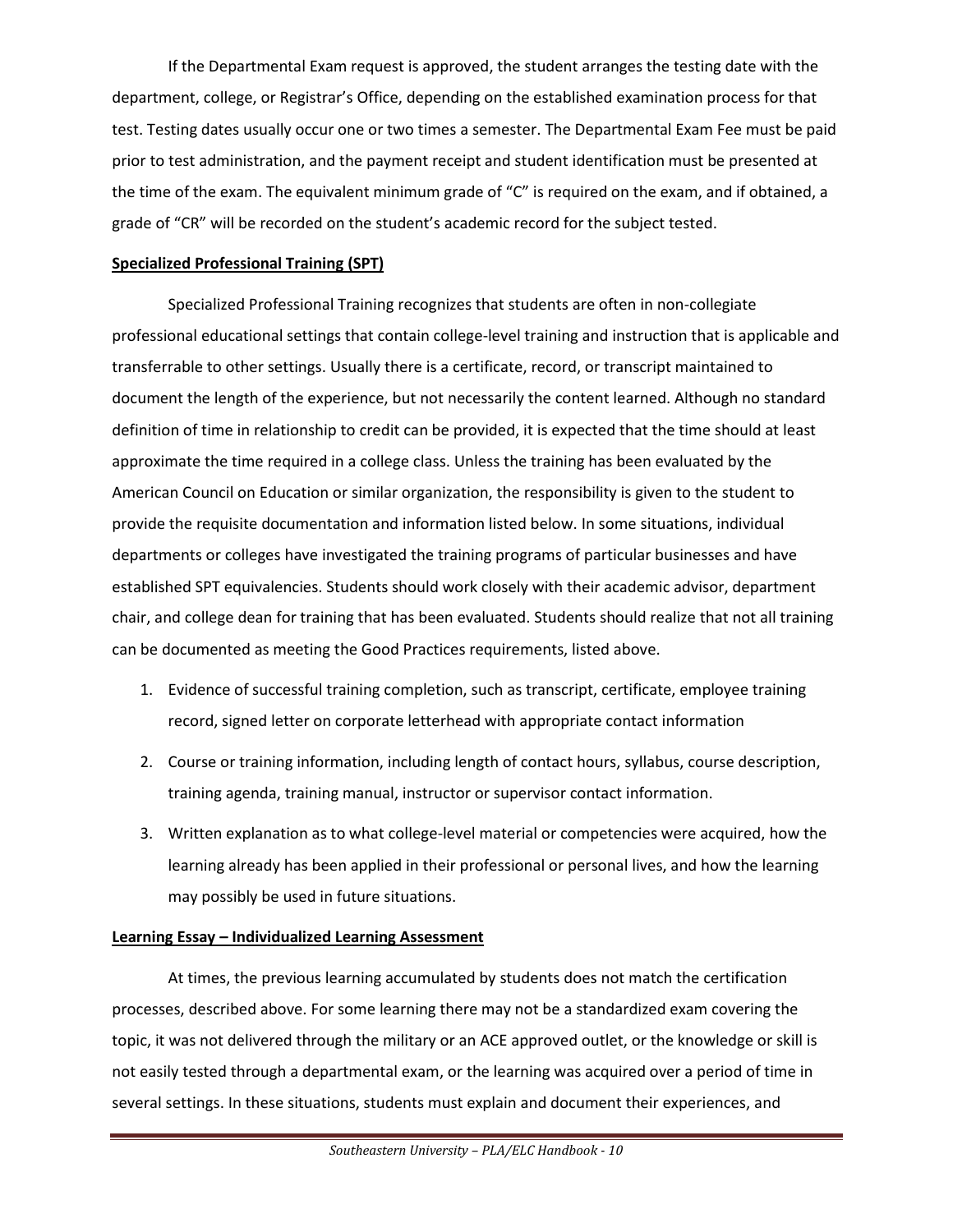describe the learning they obtained. The Learning Essay (LE) process helps students identify the course for which they are requesting credit, describe and document the experiential setting, and detail the learning and skills obtained.

**Learning Essay Principles**. Along with the Best Practices listed above, the following principles govern the Learning Essay – Individualized Learning Assessment process.

- 1. Southeastern grants credit for specific courses. It is students' responsibility to match their experiences and learning to college-level courses. The process should begin with Southeastern's catalog. In the event the learning does not match any of the courses in our catalog, other regionally accredited colleges and universities can be utilized. However, since Southeastern faculty must evaluate the Essay, they can only evaluate courses from disciplines in which they have academic qualifications.
- 2. Time and learning are related. Although the amount of time students are involved in their learning experiences cannot be directly connected to the amount of credit awarded, it is recognized that learning requires both time and involvement. For this reason, accumulated applicable learning experiences of less than one year are not sufficient support for experiential learning credit. Evaluators also understand that long periods of experience do not necessarily directly relate to deeper learning and more credit.
- 3. Breadth and depth of involvement are required. The level of the course for which students request credit determines the level of learning that they must demonstrate. In some situations, introductory courses are more challenging for credit awards since they usually require a broad degree of knowledge and skill compared to upper level courses that are more specific and detailed. Participation in multiple areas of an organization with various authority levels usually involves more learning and results in more credit recognition. Students who have worked their way up through the ranks of a company to top leadership are often candidates for more credit than those hired directly to the top leadership.
- 4. Documentation of experiences is required. This is often the most problematic portion of the Essay. Individuals whose experiences have occurred over many years in several settings, especially internationally, often have difficulty locating those who can document their learning experiences. Only in extreme circumstances can family members provide documentation. Those who document experiences must have personally witness the person's work. The documenter must have been in a position to evaluate their effectiveness. Thus, direct supervisors are most often used to document learning experiences. For instance, senior pastors usually can't provide documentation for church school teachers unless they personally regularly monitored their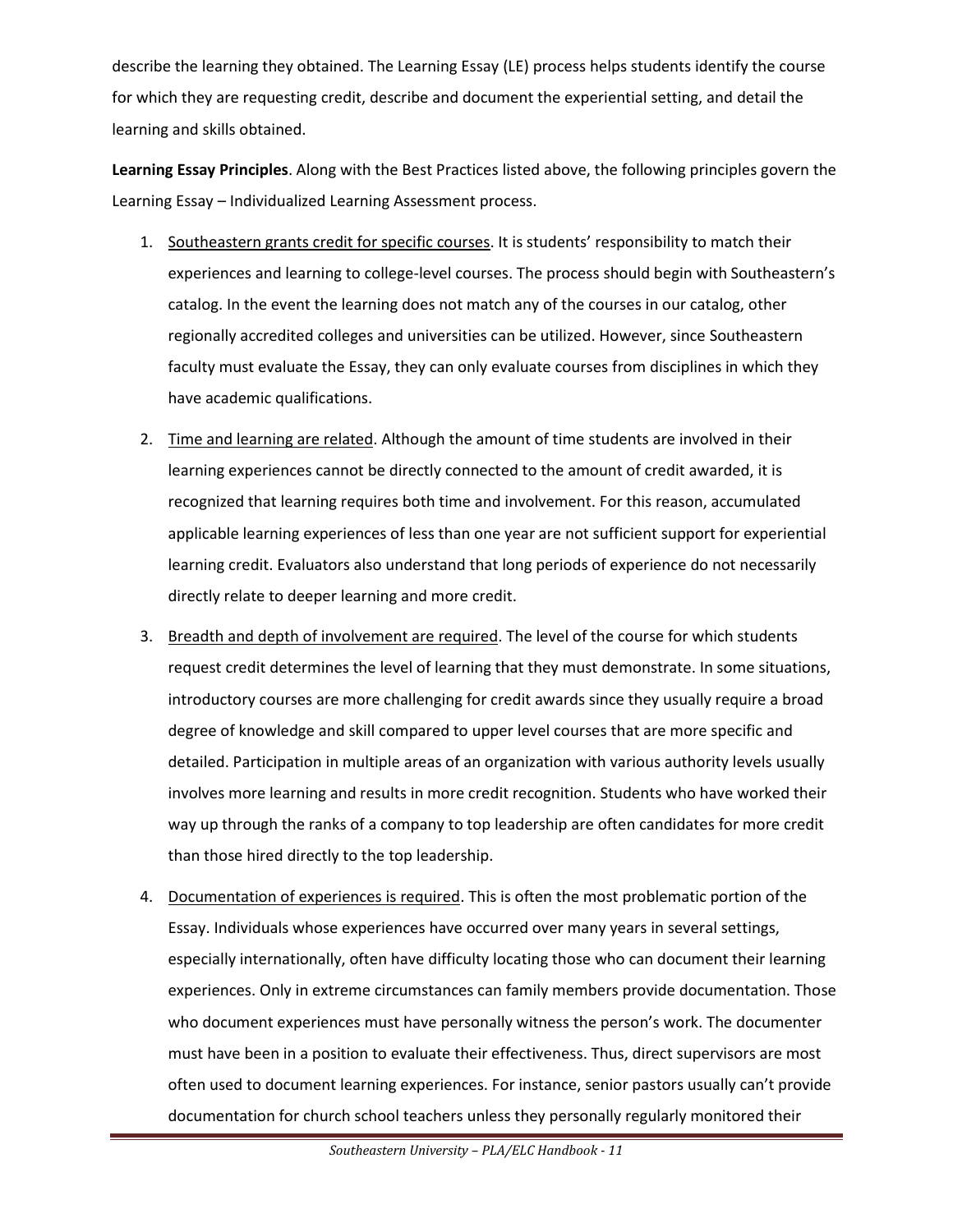classes. Children also cannot easily document the effectiveness of their teachers. Direct supervisors and fellow teachers with significant knowledge and interaction with a person's classes would be best.

- 5. Partial credit sometimes counts. At times, a person may have limited experience, problems documenting all of their experiences, or not need full credit in a course. Although most of Southeastern's courses carry three credits, less credit at times is awarded. Students should only request credit that is applicable towards graduation. Faculty can award less credit than is requested if the Learning Essay does not support full credit or the academic advisor certifies that the student requires less credit.
- 6. Learning Essays are not graded. Faculty must, however, be assured that a student with the indicated learning would have earned at least a "C" grade in the course. Courses are recorded on the transcript with a grade of "CR" for credit.
- 7. Learning Essay Assessment Fees are charged. These are to cover the assessment process and not the credit awarded, since the assessment must be completed regardless of how much credit is recommended and whether or not the process results in a credit award. The Fee is based on the number of credits submitted for evaluation by the student and is charged at the time of submission. Payment must be satisfactorily addressed prior to the assessment process.
- 8. Each Learning Essay must stand on its own. Courses should not reference other Essays or refer the evaluator to other courses. Students who plan to submit multiple Learning Essays should consider initially working on one Essay and receiving the credit assessment. This ensures accurate interpretation of the guidelines and the most efficient use of time.
- 9. Learning Essays are official academic submitted assignments. They therefore are governed by the University's plagiarism and academic honesty guidelines. Evidence of purposefully submitting inaccurate information will result in non-awarding of credit, forfeiture of the Learning Essay Fee, and possible dismissal from the University.

#### **Learning Essay Sections**.

Learning Essays must contain the following sections. The indicated page lengths are expectation guidelines. Significantly less or more pages usually indicate a misunderstanding of section guidelines, students' insufficient experience or knowledge of the academic field, or a lack of focus on the learning acquired.

**Cover Sheet.** (1 page) The cover sheet must include the following information: Student Name, ID Number, Major Program, Date of Creation, Subject of Learning Essay.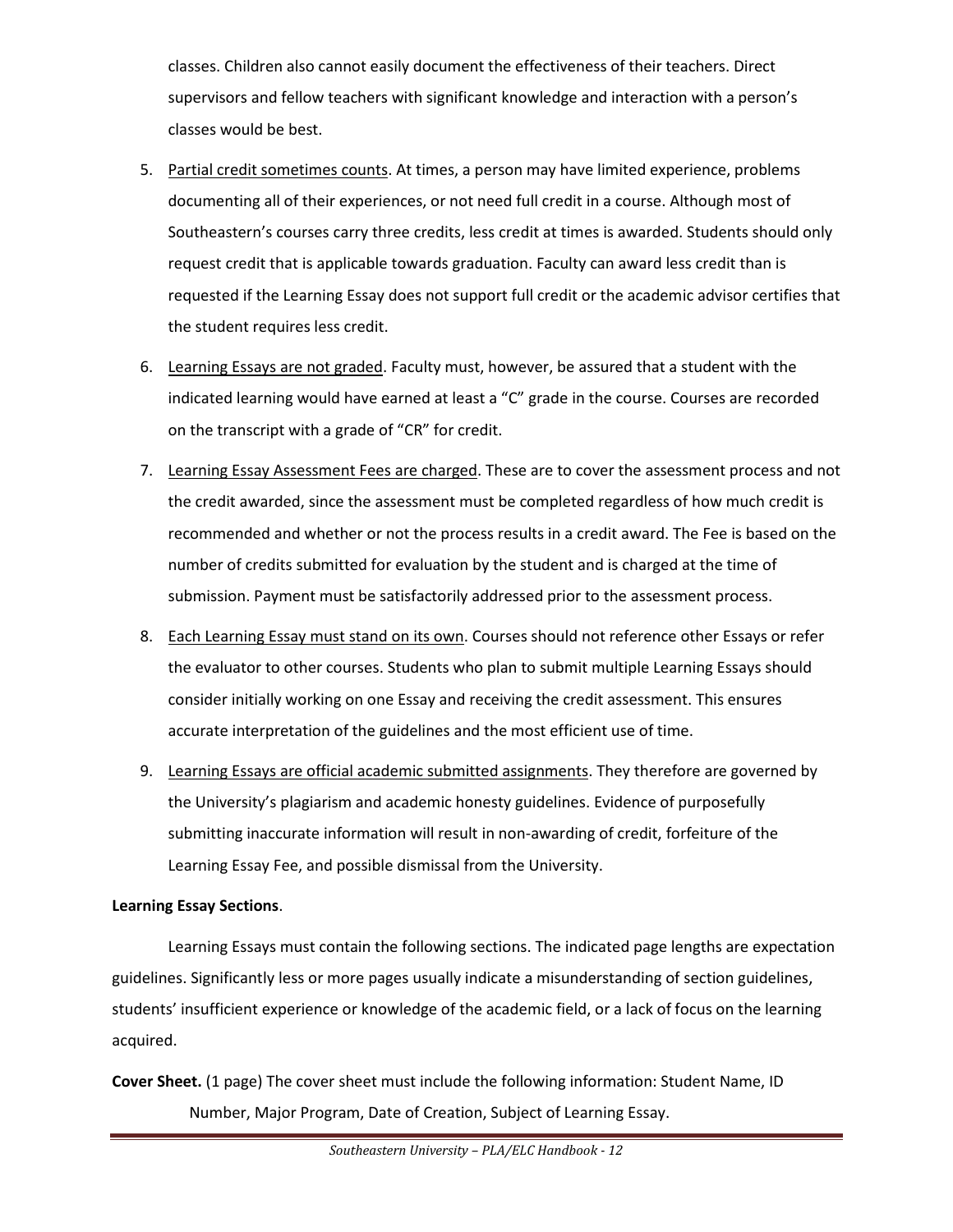- **Section 1: Expanded Resume.** (2-3 pages) Students should use a commonly accepted resume format with emphasis upon the settings supporting the learning experiences. This is very important to assist the evaluator in understanding the amount of time and various settings during which the learning occurred. Although this section probably will include more locations than referenced in Section 3 Learning Experiences, all the references in Section 3 must be included in this section.
- **Section 2: Course Request.** (1 page) Use the Learning Essay Course Request included at end of this Handbook.
- **Section 3: Learning Experiences.** (3 pages approximately) This section allows students to describe in detail the settings in which their learning occurred. Students should include the approximate dates, levels of involvement and leadership experienced, responsibilities, and any awards or recognitions received. Do not explain WHAT was learned, just WHERE and WHEN the learning events occurred. Key words: "I did…" or "I was responsible for…" Students often find it easier to present this section using a date-based outline format rather than narrative. Each Learning Experience setting should match an entry in the overall Section 1: Expanded Resume timeline.
- **Section 4: Learning Principles.** (3 pages approximately) This section allows students to describe the key factors, principles, and practices they learned that made them successful in the field covered by this course. This is the heart of the Learning Essay describing what was learned and how well that learning was put into practice. A good approach is to determine five to seven critically important principles for the field and to describe in individual paragraphs how you successfully applied those principles. HINT: If you were teaching others this subject, what five to seven principles or key issues would you include? HINT: Textbooks on the course subject always include these principles and competencies. Your faculty evaluator will be expecting you to be conversant with these points. HINT: Just because the student has been successful in a particular subject does not mean credit will be awarded – students must understand WHY they were successful. This section is where the Why is explained.
- **Section 5: Learning Resources.** (1-2 pages) This is an expanded bibliography listing the sources of information that proved valuable to you as you learned and mastered the subject. Include books, recordings, periodicals, internet sources, and people that helped you develop the Principles detailed in Section 4: Learning Principles. Each entry should be in proper bibliographic format with a brief explanation as to its specific contribution to you and your success. HINT: A specific bibliographic style is not required, but the document must be consistent and accurate.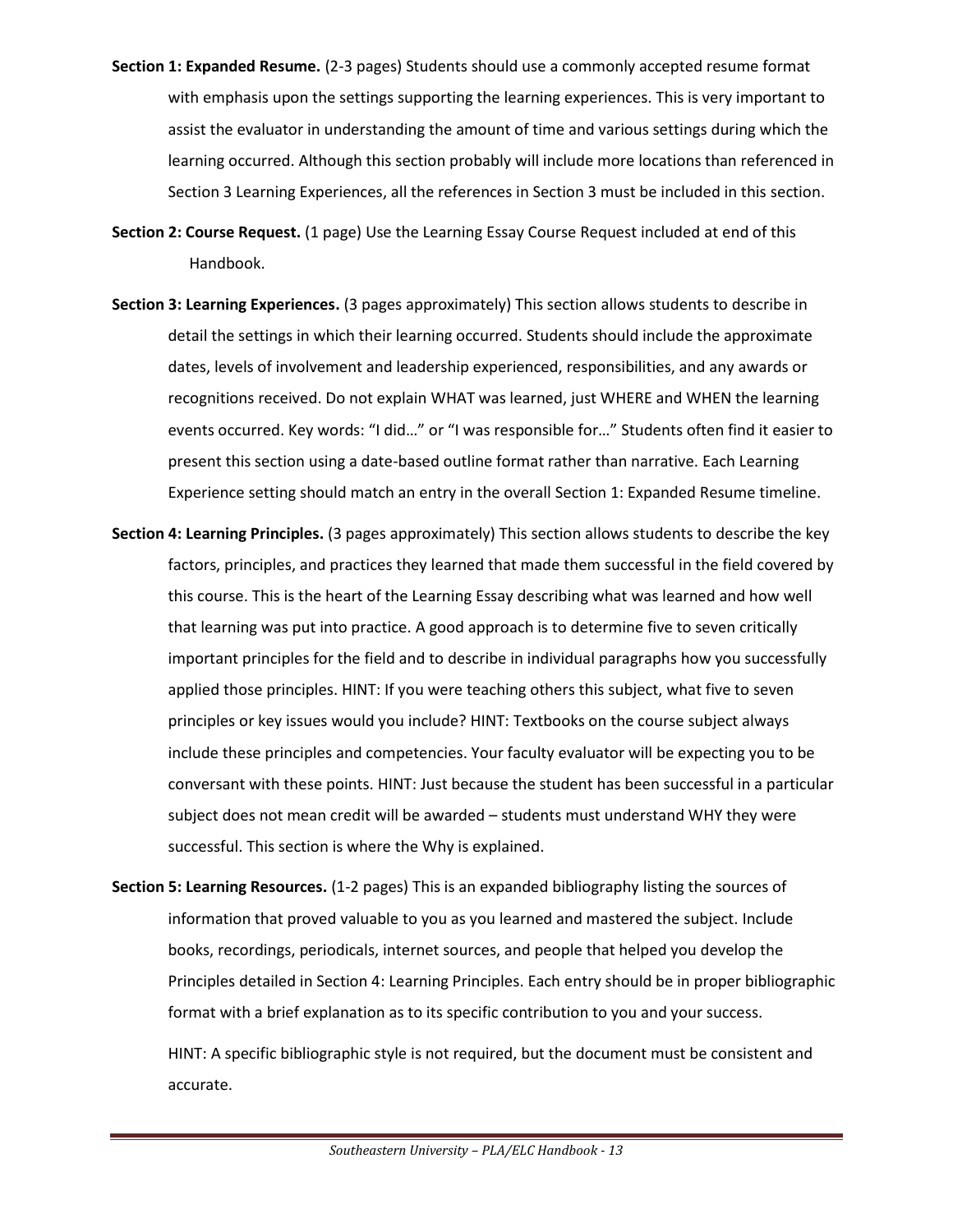HINT: Some courses are much more sensitive to current theory or practice than others – this section should reflect students' understanding of current knowledge, theory, and practices in the selected discipline.

**Section 6: Experience Documentation.** (variable depending on experiences referenced) This section includes documentation, such as signed letters from employers, certificates, awards, performance evaluations, photographs, charts and flyers that support your experiences.

NOTES:

- All sections of the Essay must be complete prior to submittal. Do not insert notes that other documentation will be sent under a separate submittal.
- One document can certify several Learning Essays. In these cases, each learning experience must be specifically referenced and the document can be copied for each Essay.
- Copies of certificates, awards, and evaluations are satisfactory. Do not include original documents. Southeastern is not responsible for any materials that are included in an Essay.
- Video and audio recordings can be included. If any online links are provided, verify that they are active address links prior to Essay submittal.
- Other documentation not covered above should be cleared by your advisor or Learning Essay coordinator.
- Learning Essays are retained by the University following established guidelines for student coursework.

#### References:

1. CAEL 2010 Study of Prior Learning Assessment and Adult Student Outcomes, funded by the Lumina Foundation for Education, [http://www.cael.org/pdfs/PLA\\_Executive-Summary](http://www.cael.org/pdfs/PLA_Executive-Summary)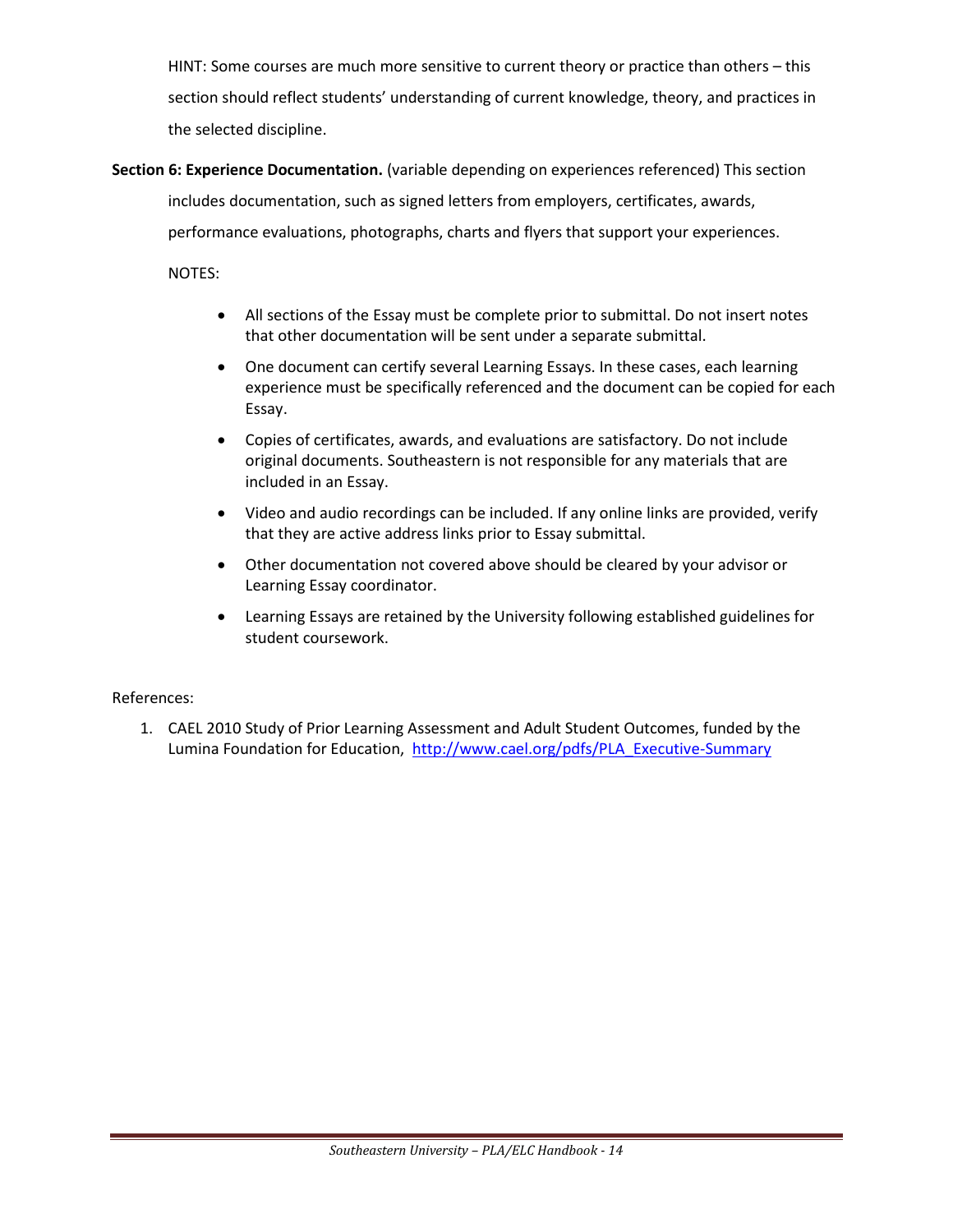#### **1. What is the limit for Experiential Learning Credit?**

- The maximum number of credits that Southeastern awards for Experimental Learning is 45 semester credits.
- **2. What portions of my degree can be satisfied by Experiential Learning Credits?**
	- Credit awards can be recognized for any undergraduate degree requirements as long as the learning matches the course requirements. Accreditation standards do not allow Experiential Learning Credit for graduate-level programs. Because of specific knowledge and skill requirements for some courses, or because of program accreditation requirements, some courses may not be eligible for Experiential Learning Credit.

#### **3. When will I need to write a Learning Essay to request Experiential Learning Credit?**

• Students should complete Departmental Exams or submit Learning Essays early in their education to ensure they do not take actual courses that could have been satisfied by ELC. Additionally, students must clarify the ELC awards in sufficient time to enroll in the actual course should they not receive credit recognition. Credit is not considered earned until the assessment process is completed and posted to the student's transcript.

#### 4. **What is the cost for Experiential Learning Credit? When are Learning Essay Fees due? What are my options for paying the Fees?**

• The Assessment Fee for both Departmental Exams and Learning Essays are \$75/credit requested. Payment is due prior to taking the Departmental Exam or submitting the Learning Essay, and can be paid to Southeastern's cashier or placed on the student's account.

#### **5. Does Financial Aid cover Experiential Learning Credit costs?**

 No, because students do not register for any credits involved in Prior Learning Assessment options. In many ways, Experiential Learning Credit is treated similarly to transfer credit and cannot be considered towards financial aid awards.

#### **6. Who evaluates Learning Essays?**

• Southeastern faculty. Thus, only course subjects and topics for which Southeastern faculty are qualified are available for Experiential Learning Credit.

#### **7. How do evaluators evaluate Learning Essays?**

- Faculty compare the breadth, depth, and extent of learning demonstrated in the Learning Essays to that level expected from students who took the equivalent course at another university. Faculty recognized that when they teach the actual course, they emphasize and test for specific details that students may not have acquired through their experiential learning. However, each course has generally accepted knowledge and competencies that are expected of all students, regardless of the educational institution.
- It is also understood that many subjects and fields of knowledge are constantly developing and advancing, so faculty must take into consideration students' level of knowledge of current trends and developments when evaluating ELC.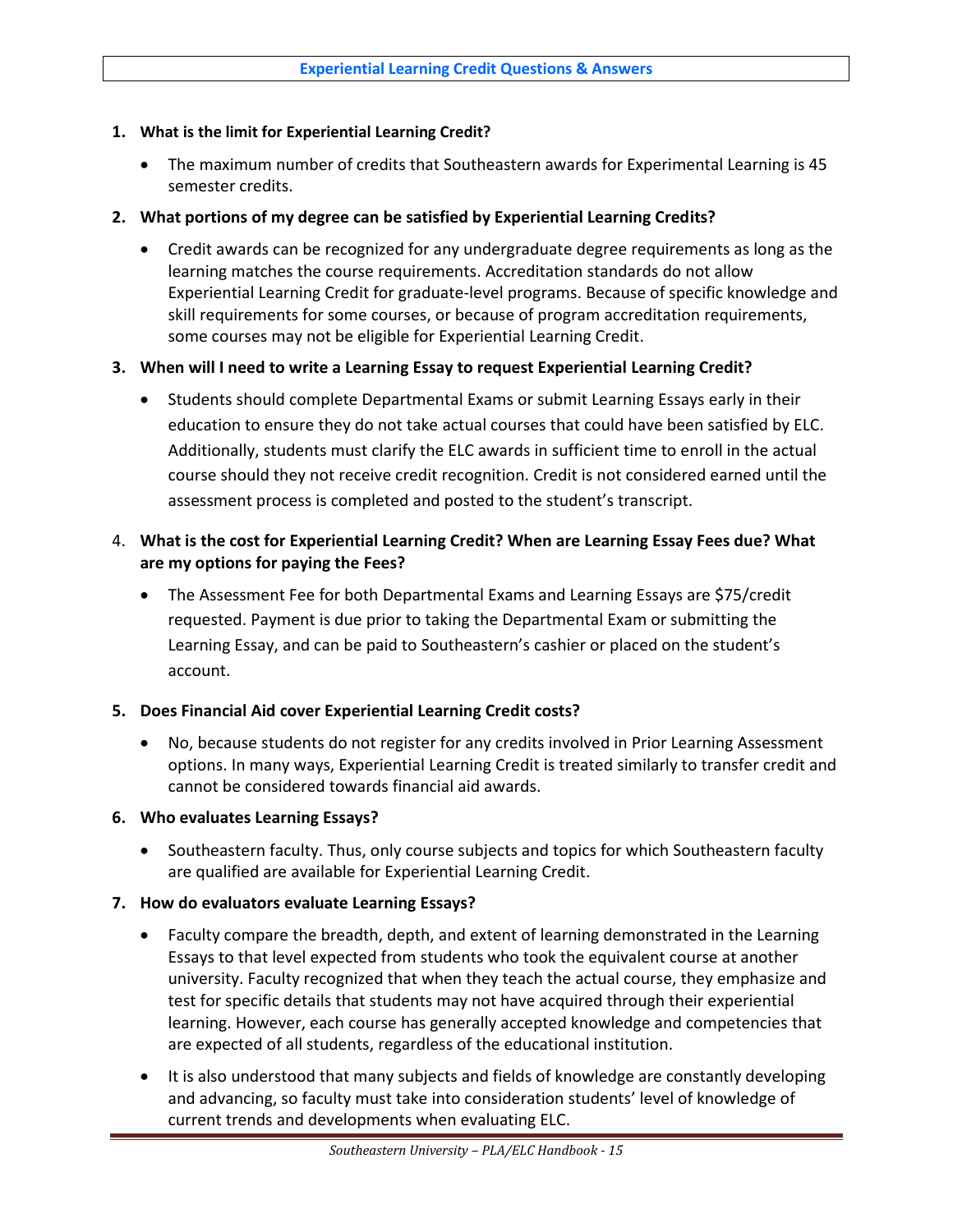• Students who satisfactorily demonstrate that they have acquired these to at least a "C" level will receive a credit award and a grade of "CR" for credit.

#### **8. What office should I contact regarding Experiential Learning Credit?**

 Although the Registrar oversees the PLA process, students should initially contact their academic advisor and department to determine if their learning is a good candidate for experimental learning credit.

#### **9. How do I appeal the decision regarding Experiential Learning Credit awards?**

Appeals are handled following the University's normal appeal process.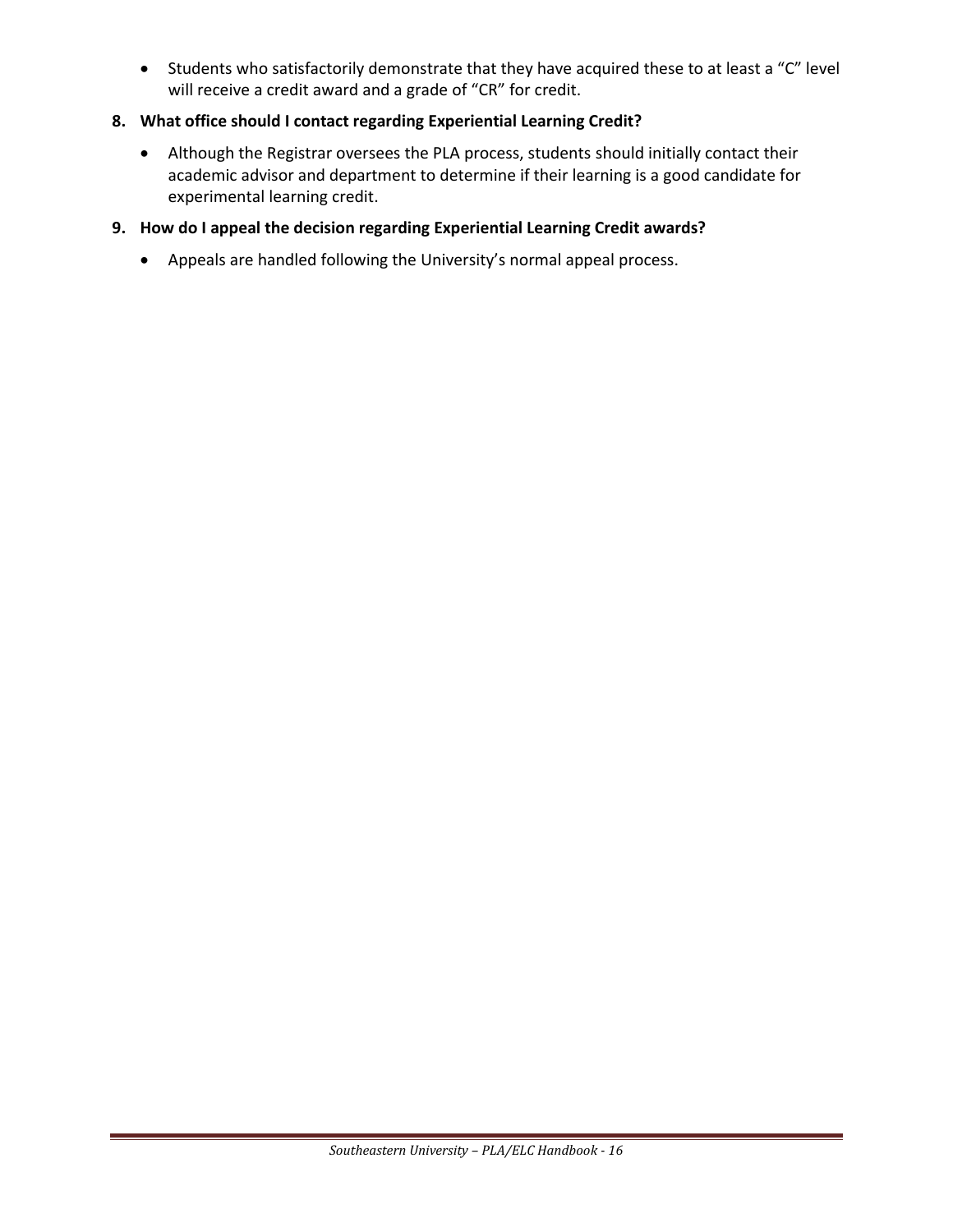## **Specialized Professional Training –**

## **Faculty Credit Evaluation Report**

# SOUTHEASTERN<br>UNIVERSITY

| Academic and Experiential Qualifications applicable to this evaluation:                                                                                                   |                                       |  |
|---------------------------------------------------------------------------------------------------------------------------------------------------------------------------|---------------------------------------|--|
|                                                                                                                                                                           |                                       |  |
| Description of the Sponsored Professional Training setting reviewed:                                                                                                      |                                       |  |
|                                                                                                                                                                           |                                       |  |
|                                                                                                                                                                           |                                       |  |
| Based on evaluation of the above-described SPT, I recommend the following credit recognition for<br>students presenting the required training records and/or credentials: |                                       |  |
| <b>Record or Credential:</b>                                                                                                                                              |                                       |  |
| <b>Credit Recommendation:</b>                                                                                                                                             |                                       |  |
| <b>Equivalent SEU Course (if applicable):</b>                                                                                                                             |                                       |  |
|                                                                                                                                                                           |                                       |  |
|                                                                                                                                                                           | Date $\frac{1}{\sqrt{1-\frac{1}{2}}}$ |  |
|                                                                                                                                                                           |                                       |  |
| <b>Reviews</b>                                                                                                                                                            |                                       |  |
|                                                                                                                                                                           | Date $\_\_\_\_\_\_\_\_\_\$            |  |
|                                                                                                                                                                           | Date ______/ ______/ ________         |  |
|                                                                                                                                                                           | Date $\frac{1}{\sqrt{1-\frac{1}{2}}}$ |  |
|                                                                                                                                                                           |                                       |  |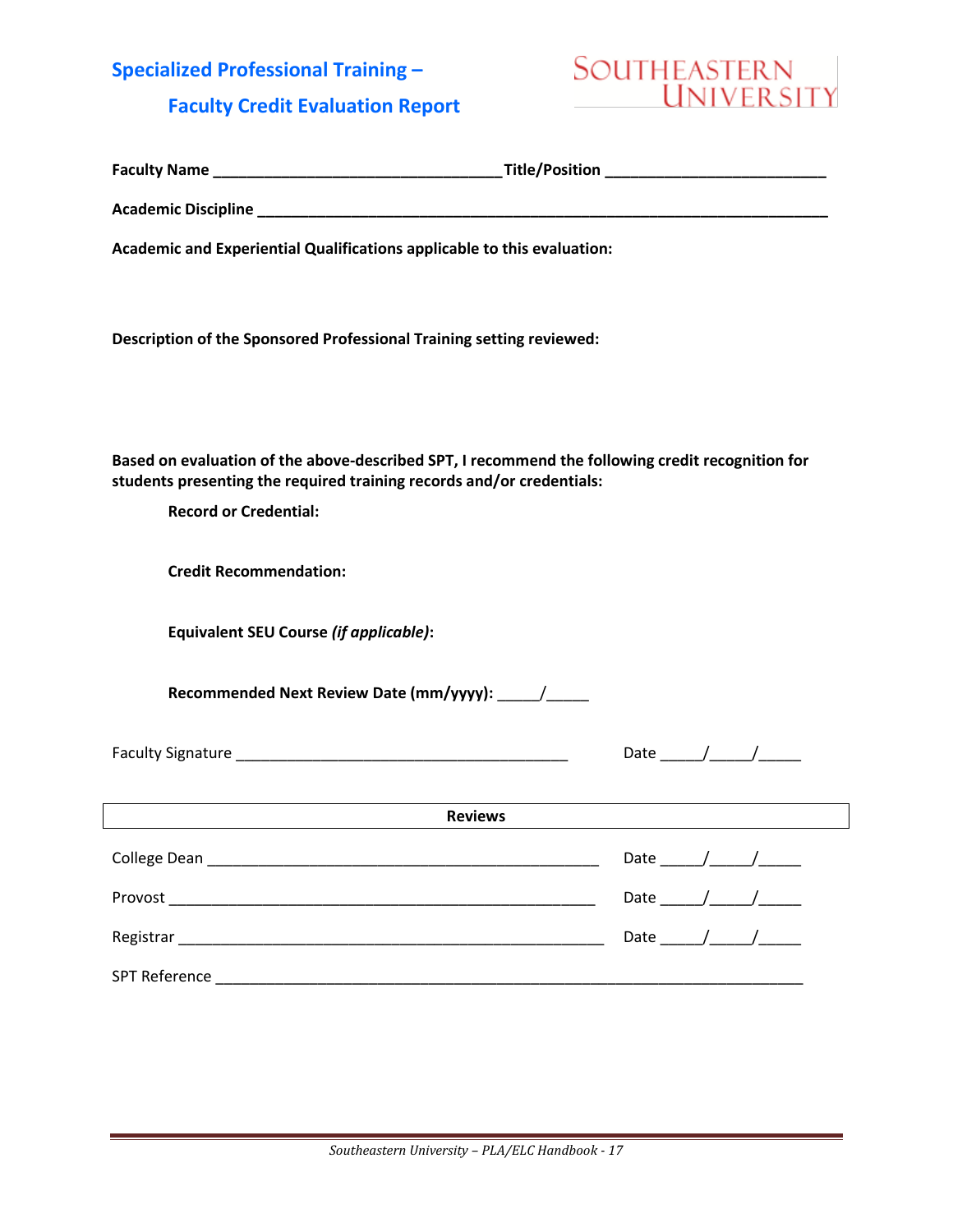**Specialized Professional Training –**

#### **Student Credit Request**

# SOUTHEASTERN **UNIVERSITY**

| <b>Student Name</b> | <b>Student ID</b>       |
|---------------------|-------------------------|
| <b>Email</b>        | Daytime Phone #         |
| <b>Major</b>        | <b>Academic Advisor</b> |

I request that Southeastern University evaluate for college credit the training and certifications, listed below. The materials contained in this request are accurate and true to the best of my knowledge, and I authorize Southeastern University to verify any details necessary in the evaluation process.

| $\sim$<br>----<br>אוכ |  |  |
|-----------------------|--|--|
|-----------------------|--|--|

*Please complete the following questions:*

- 1. Who offered the training or issued the certificate you received (such as ACE, PONSI, NU Professor, State of FL, etc.)?
- 2. What type of training record or certificate were you issued? *(training records, transcripts, or certificates must be attached)*:
- 3. How much credit are you requesting?

\_\_\_\_\_\_\_\_\_\_\_\_\_\_\_\_\_\_\_\_\_\_\_\_\_\_\_\_\_\_\_\_\_\_\_\_\_\_\_\_\_\_\_\_

4. What college-level material or competencies did you acquire, how have you applied your learning in your professional or personal life, and how can the learning possibly be used in future situations? *(two to three paragraphs are expected in this section)*

5. What Southeastern University equivalent course(s) or SPT Reference applies to this SPT?

| <b>Approvals &amp; Reviews</b>                                                                                       |              |  |  |
|----------------------------------------------------------------------------------------------------------------------|--------------|--|--|
|                                                                                                                      | Date $/$ /   |  |  |
|                                                                                                                      | Date $/$ $/$ |  |  |
| (Signatures below indicate agreement that the content of the course listed is equivalent to college-level learning.) |              |  |  |
|                                                                                                                      |              |  |  |
|                                                                                                                      | Date $/$ /   |  |  |

*Southeastern University – PLA/ELC Handbook - 18*